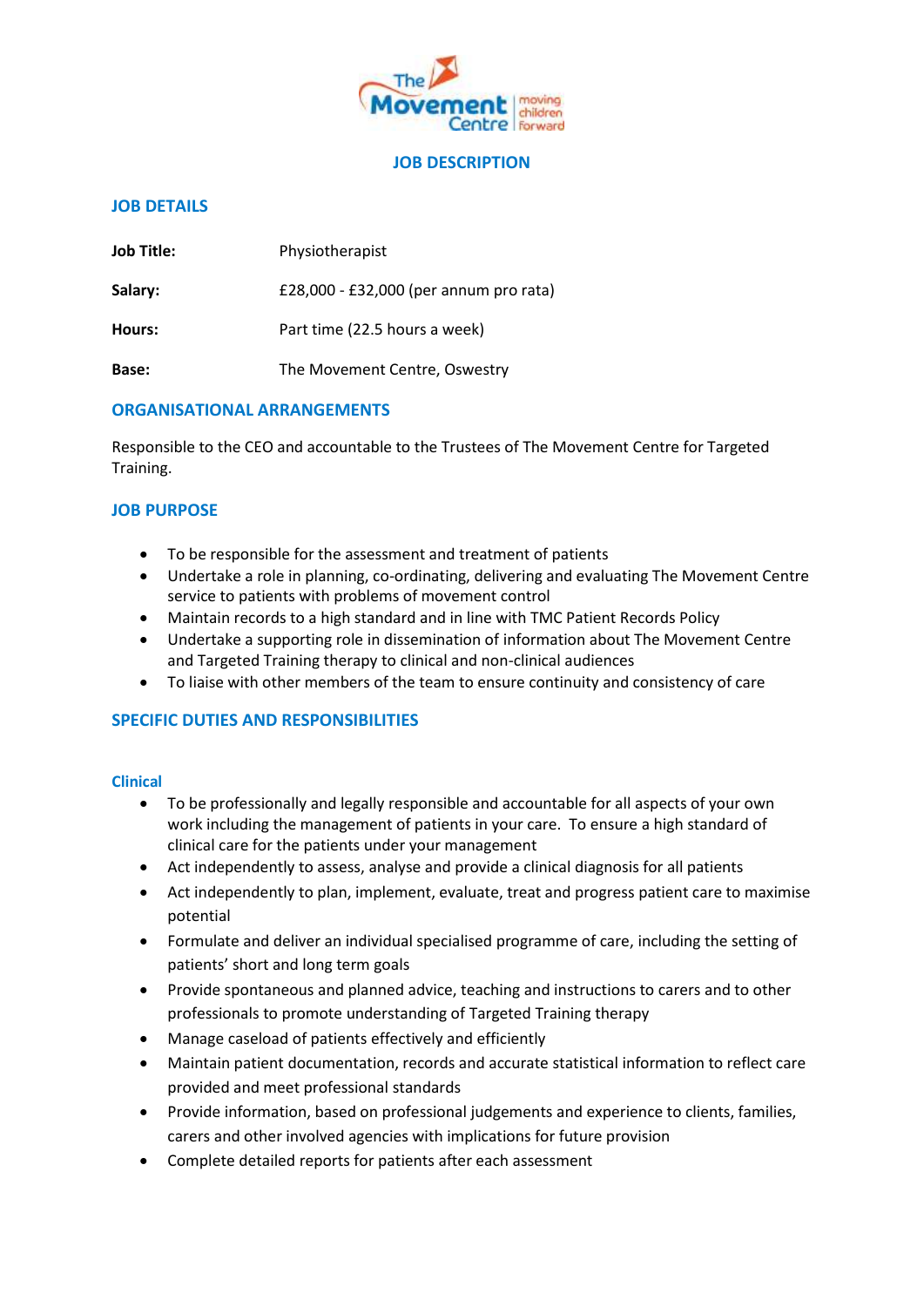

- Assist with the development and implementation of appropriate clinical guidelines and policies to ensure clinical effectiveness to optimise patient care
- Participating in the assessment and organisation for the provision of various items of equipment
- Communicate and make recommendations to all relevant parties including families to maximise the understanding of patient care and promote multidisciplinary working
- Lead the therapy sessions alongside the Children's Therapy Assistant
- Ensuring that all equipment used is in good order and ensuring the safety of patients and staff at all times in accordance with the Health & Safety Policy
- Complete ongoing evaluation of treatment regimes in conjunction with the senior therapist.
- Keep up to date with all mandatory training
- Assist with discussions regarding funding for patients, as appropriate

## **Education and Communication**

- Take a role in the dissemination of knowledge to other professionals by assisting with the development and delivery of training courses / seminars
- Assist with the clinical training of undergraduate and postgraduate physiotherapy students as and when required
- Represent The Movement Centre to external audiences to raise awareness of Targeted Training therapy
- Develop and update clinical knowledge and skills to ensure delivery of evidence-based practice

Please note that occasionally there may be some evening and weekend work required. Time off in lieu will be granted for this.

The successful applicant will be appointed subject to satisfactory references and DBS check. All Physiotherapists must be registered with the Health and Care Professionals Council (HCPC) and retain membership.

This job description cannot represent an exhaustive list of duties and may need to be amended in the light of experience, development or organisation and service changes.